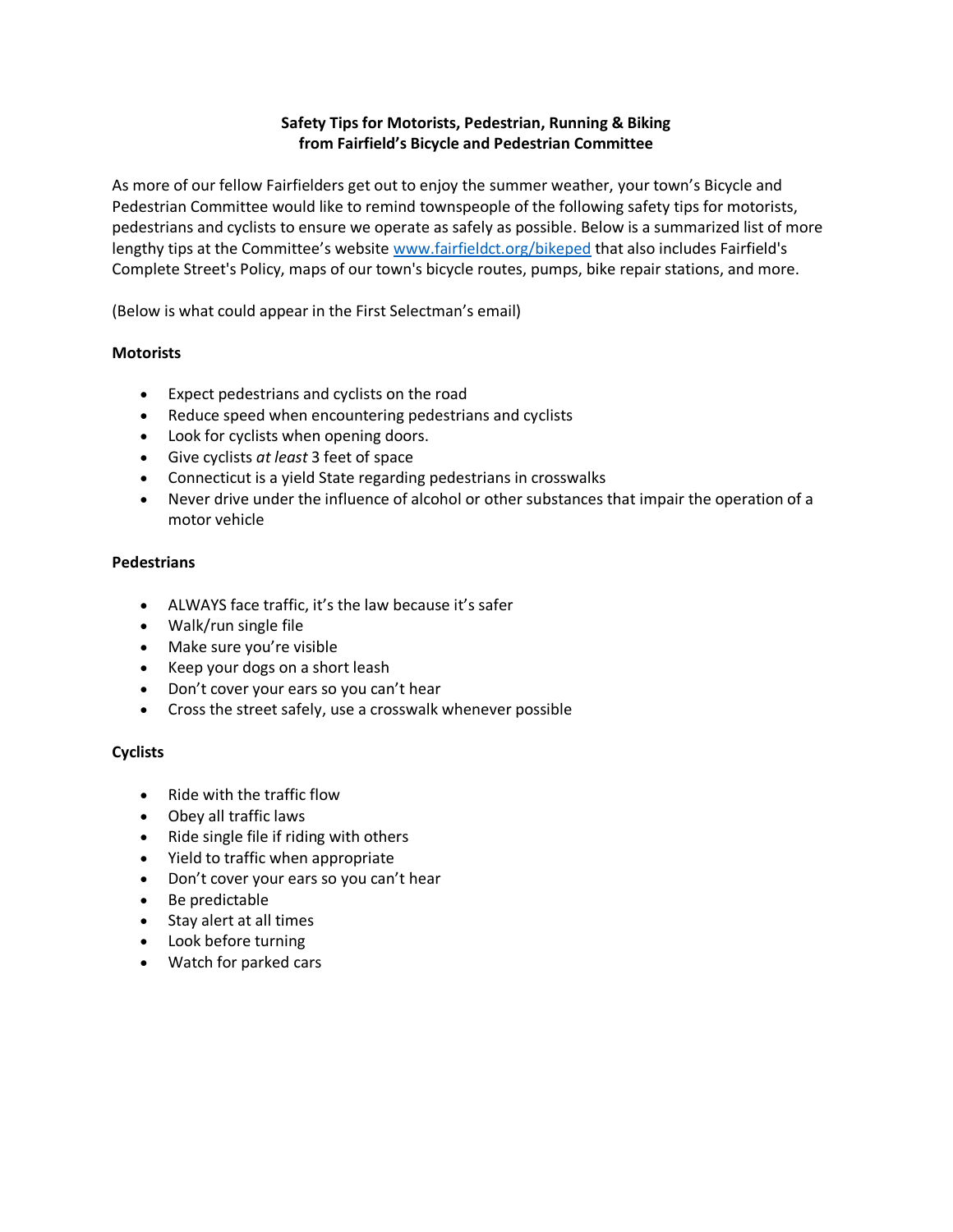## **Proposing having this listed on our website**

#### **Motorists**

**Expect pedestrians and cyclists on the road** – with the exception of highways, roads are designed to be SHARED … they are NOT designed to be for motorists ONLY. Drive knowing that pedestrians and cyclists have a right to be on the road just as much as motorists.

**Reduce speed when encountering pedestrians and cyclists** – be respectful to non-motorists who share the road with you

**Look for cyclists when opening doors –** look in your mirror and open doors slowly to avoid a cyclist who is not expecting you to open your door

**Give cyclists** *at least* **3 feet of space** – this is the LAW for safety reason, and sometimes this may require motorists to cross the double line to give cyclists/pedestrians ample space

**Connecticut is a yield State regarding pedestrians in crosswalks** – this is the LAW, please watch for crosswalks and yield to pedestrians to use the crosswalk

**Never drive under the influence of alcohol or other substances that impair the operation of a motor vehicle** – this is the LAW, please obey … it's designed for your safety and others.

#### **Pedestrians**

**Face Traffic -** If there is no sidewalk where you're walking/running, walk/run on the side of the road where you'll be facing oncoming traffic. That way you'll be able to see cars headed toward you, and give you a chance to get out of the way if necessary.

**Walk/Run Single File -** This gives the vehicle traffic the widest berth possible, so they'll be able to avoid you more easily. This is even more important on curvy, narrow roads, where a car might only have a second or two to twitch the wheel to avoid hitting you. It might be more comfortable to walk/run sideby-side, but it isn't safe.

**Make Sure You're Visible -** If you're walking/running at night, you should wear a reflective vest. Drivers don't expect walkers/runners to be out after dark, so you need to make sure they can see you. Be extra careful around dawn or dusk, as drivers may have the rising or setting sun in their eyes.

**Keep Your Dogs on a Short Leash -** Keep your dog and the people around you safe by keeping your dog on a short leash, so they don't run out towards other walkers, runners or cyclists.

**Careful Covering your Ears -** Listening to an audiobook, music or being on the phone while you're out on a walk/run is understandable, but it can be unsafe. Make sure your volume is quiet enough that you can still maintain a safe level of awareness about your environment and be able to hear bikers and approaching cars.